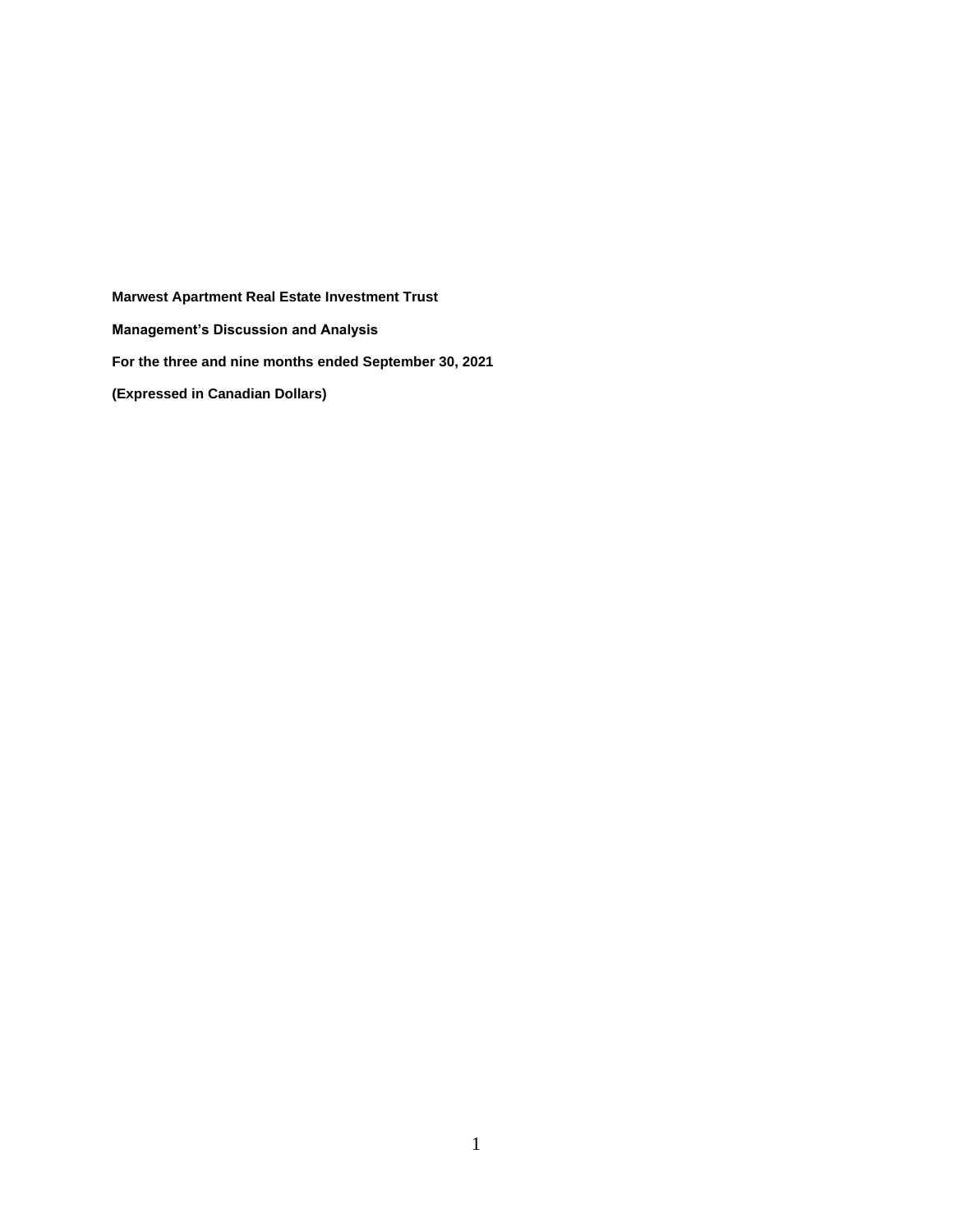The following Management's Discussion and Analysis ("MD&A") of the financial condition and results of operations of Marwest Apartment Real Estate Investment Trust ("the Trust") should be read in conjunction with the Trust's condensed consolidated interim financial statements and the notes thereto for the period ended September 30, 2021, which are available on the Trust's profile on the System for Electronic Document Analysis and Retrieval (SEDAR) at www.sedar.com. The financial information contained in this MD&A has been prepared in accordance with International Financial Reporting Standards ("IFRS") as issued by the International Accounting Standards Board ("IASB").

The Trust had no commercial operations for the period from July 2, 2020 (date of formation) to September 30, 2020 as the Trust was not established until July 2, 2020, therefore there is no comparative information presented in this MD&A.

The Trust's Board of Trustees approved the content of this Management's Discussion and Analysis on November 24, 2021. Disclosure in this document is current to that date unless otherwise stated. Additional information relating to the Trust can be found on SEDAR at www.sedar.com and also on the Trust's website at www.marwestreit.com.

### **Forward-Looking Disclaimer**

Certain statements contained in this MD&A constitute forward-looking statements within the meaning of applicable Canadian securities laws which reflect the Trust's current expectations and projections about future results. Often, but not always, forward-looking statements can be identified by the use of words such as "plans", "expects" or "does not expect", "is expected", "estimates", "intends", "anticipates" or "does not anticipate", or "believes", or variations of such words and phrases or state that certain actions, events or results "may", "could", "would", "might" or "will" be taken, occur or be achieved. Forward-looking statements involve known and unknown risks, uncertainties and other factors which may cause the actual results, performance or achievements of the Trust to be materially different from any future results, performance or achievements expressed or implied by the forward-looking statements. The forward-looking statements made in this MD&A relate only to events or information as of the date on which the statements are made in this MD&A. Actual results and developments are likely to differ, and may differ materially from those expressed or implied by the forward-looking statements contained in this MD&A. Such forward-looking statements are based on a number of assumptions that may prove to be incorrect. Except as specifically required by applicable Canadian securities law, the Trust undertakes no obligation to update or revise publicly any forward-looking statements, whether as a result of new information, future events or otherwise, after the date on which the statements are made or to reflect the occurrence of unanticipated events. These forward-looking statements should not be relied upon as representing the Trust's views as of any date subsequent to the date of this MD&A. There can be no assurance that forward-looking statements will prove to be accurate, as actual results and future events could differ materially from those anticipated in such statements. Accordingly, readers should not place undue reliance on forward-looking statements. The factors identified above are not intended to represent a complete list of the factors that could affect the Trust. The MD&A may contain certain statements of current estimates, expectations, forecasts and projections.

### **OVERVIEW**

The Trust is an unincorporated, open-ended real estate investment trust established pursuant to a Declaration of Trust dated July 2, 2020, which was amended on April 30, 2021 pursuant to an amended and restated declaration of trust (the "Declaration of Trust"). The Trust was a closed-ended real estate investment trust at December 31, 2020 and converted to an open-ended real estate investment trust on April 30, 2021 pursuant to a resolution passed by the Board of Trustees.

The Trust owns and operates a portfolio of income-producing multi-family rental properties located in Western Canada. the Trust is focused on becoming a leading Western Canadian multi-family REIT specializing in high quality, income producing properties. Headquartered in Winnipeg, Manitoba, we target favourable markets and leverage strong, intuitive management to drive unitholder returns.

The Trust's management team and Trustees have over 100 years of combined experience in multi-residential real estate. They bring a strong combination of development, construction, management, and financing experience, along with significant governance expertise. The Trust has an external asset and property management agreement through the Marwest Group of Companies ("the Marwest Group"). The Marwest Group is a fully integrated real estate group that specializes in development, construction, and property management. Now in its third generation of operations, the Marwest Group has developed over 12,000 units, and currently manages over 2,500 units, providing the Trust with an array of top calibre tools, industry know-how and strong relationships. The Trust will continue to benefit from the expertise and strong infrastructure that is currently in place through the Marwest Group.

The Trust's Units are listed on the Toronto Venture Exchange ("TSX-V") under the symbol "MAR.UN".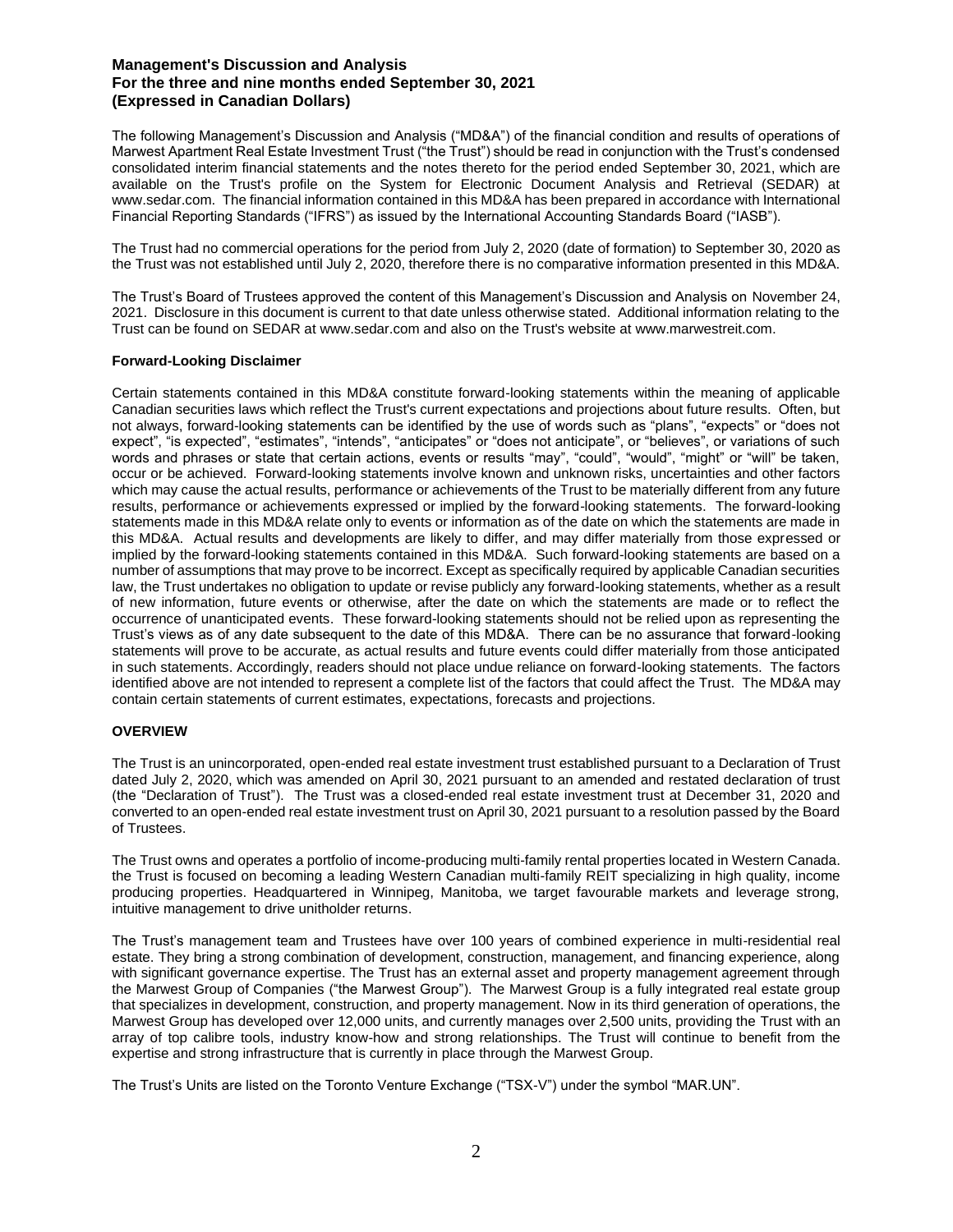The Trust's portfolio consists of two multi-family residential rental properties located in Winnipeg, Manitoba, comprising an aggregate of 251 rental units. These properties were purchased on April 30, 2021 and are indirectly owned by MAR REIT L.P., subsidiary of the Trust. Following the public offering which closed on August 10, 2021, Management closed on the purchase of all the Limited Partnership Units of Marwest (Element) Apartments L.P. which owns a 112 unit building in Winnipeg, Manitoba on November 15, 2021. The newly acquired property is indirectly owned by MAR REIT L.P. and was settled by issuing 1,029,211 Exchangeable Units at \$1.15 per Exchangeable Unit to related parties of the Manager and cash of \$1,103,602.

The Trust was established under the laws of Manitoba. The principal and registered office of the Trust is 500-220 Portage Avenue, Winnipeg, Manitoba.

## **Current Portfolio**

The Trust's current portfolio consists of newer generation investment properties that were constructed in 2006 (103 units), and 2017-2019 (148 units). Newer generation portfolios typically require fewer maintenance expenses and capital expenditures compared to older generation portfolios, and in Manitoba, new generation rentals are generally exempt from rent control. The Manitoba Government has enacted a rental freeze in 2022 and 2023, whereby landlords are not permitted to increase rental rates outside of the rental guidelines, subject to certain exemptions. Both multi-family rental properties that the Trust has acquired in its qualifying transaction are exempt from the rental freeze due to the age of the buildings and the Trust will continue to adjust rental rates as the market allows.

### **Acquisition Pipeline**

The Trust has a relationship with the Marwest Group which is a private group of companies held by related parties of Marwest Asset Management Inc. (the "Manager"). The relationship with the Marwest Group affords the Trust the opportunity to potentially access the Marwest Group's development pipeline, which consists of certain properties that are stabilized and under development in Western Canada. Through related parties, the Marwest Group owns an interest in the pipeline properties. The pipeline is an asset to the Trust, as it provides the Trust with potential access to acquire properties prior to the properties being listed on the open market, thus assisting the Trust to achieve its growth strategy. The independent Trustees will be responsible for the negotiation of the purchase price of the property/properties or limited partnership(s) from the Marwest Group and/or any related parties or third parties with an interest in the asset.

The Trust will also seek third party acquisitions from other developers or multi-family owners in target markets across Western Canada.

### **Distribution**

The Board of Trustees have adopted a monthly distribution policy pursuant to which the REIT will pay monthly distributions. The initial distribution will be to Unitholders of record on December 31, 2021 in the amount of \$0.00125 per unit (\$0.015 annualized) and will be paid on or about January 15, 2022. Distributions are subject to suspension, amendment or termination at any time. The Board of Trustees will approve all subsequent distributions on a monthly basis and anticipates each monthly distribution will be the same as the initial distribution for the foreseeable future.

#### **Business Strategy and Objectives**

The objectives of the Trust are:

- (a) to grow Unitholder value through capital investment strategies, and active asset and property management;
- (b) to provide Unitholders with stable and predictable cash distributions that grow over the long term; and
- (c) to grow the Trust's asset base across strategic markets through intensification and acquisition programs.

Management believes it can accomplish these objectives given access to the capital markets and the relationship that the Trust has with the Marwest Group.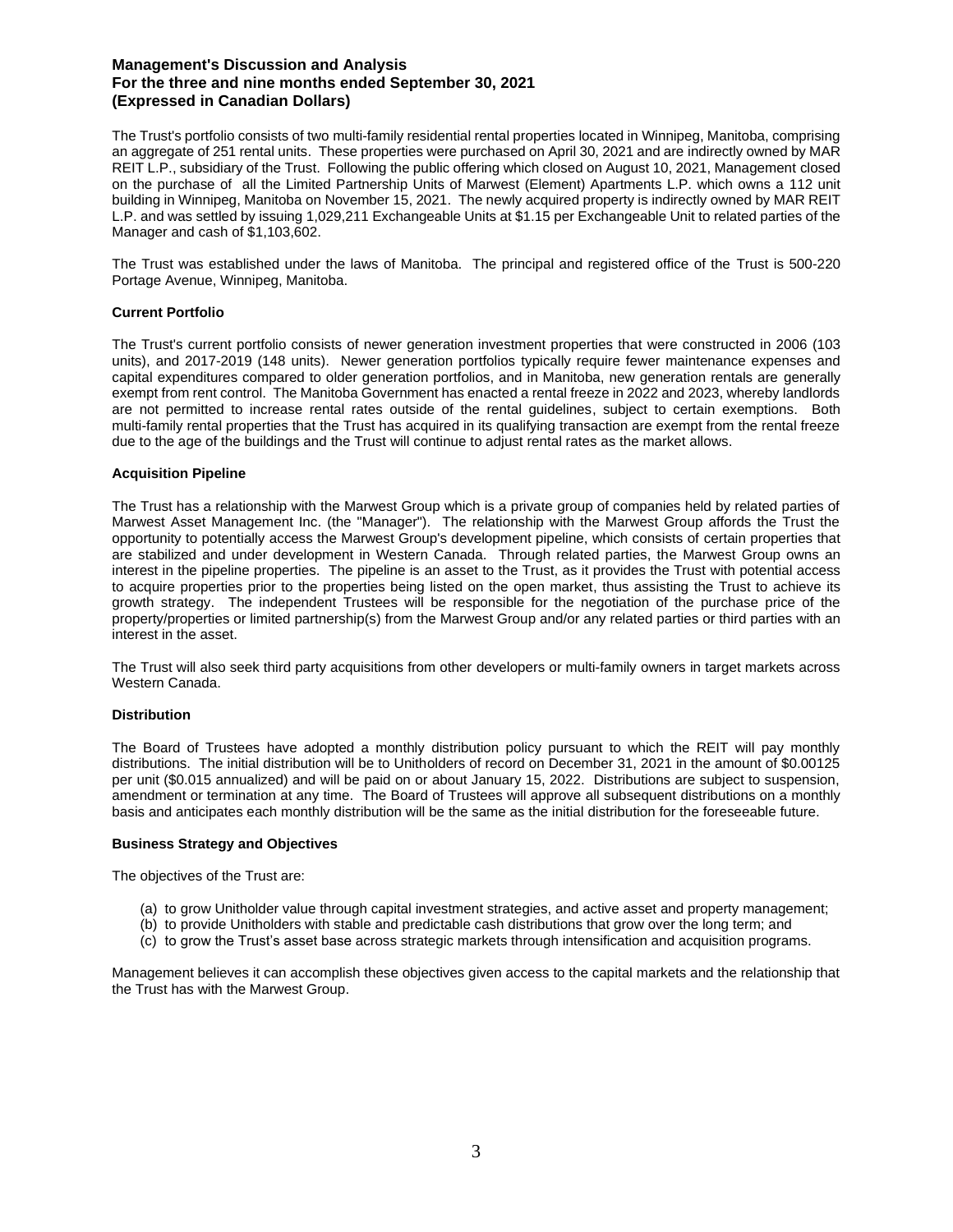## **Declaration of Trust**

The investment policies of the Trust are outlined in the Declaration of Trust, a copy of which is available on SEDAR. Some of the principal investment guidelines and operating policies set out in the Declaration of Trust are set out below:

- The Trust will focus on acquiring, holding, developing, maintaining, improving, leasing and managing income-producing rental assets within Canada and other jurisdictions the Trustees may determine from time to time;
- The Trust may make its investments and conduct its activities directly or indirectly, through an investment by way of joint ventures, co-ownerships, partnerships (general or limited) and limited liabilities companies;
- The Trust may invest in mortgages and mortgage bonds and similar instruments where: (i) the real property which is security for such mortgages and similar instruments is income producing real property which otherwise meets the other investment guidelines of the Trust; or (ii) the aggregate book value of the investments of the Trust in mortgages, after giving effect to the proposed investment, will not exceed 15% of Gross Book Value;
- Once the Gross Book Value reaches \$300,000,000, the Trust shall not incur or assume any indebtedness if, after giving effect to the incurring or assumption of the indebtedness, the total indebtedness of the Trust would be more than 75% of Gross Book Value or, if determined by the Independent Trustees, in their sole and absolute discretion, more than 75% of the appraised value of the assets and properties of the Trust and its Subsidiaries instead of Gross Book Value;
- The Trust will follow proper business practices when looking to acquire an investment property by way of obtaining appraisals, environmental reports, and sufficient insurance coverage.

As of November 24, 2021, the Trust was in compliance with its investment guidelines and operating policies.

The foregoing is a general summary only and is qualified entirely by the terms of the Declaration of Trust.

#### **Non-IFRS Measures**

The Trust's financial statements are prepared in accordance with IFRS. Management's Discussion and Analysis also contains certain non-IFRS measures commonly used by entities in the real estate industry as useful metrics for measuring performance. Readers are cautioned that the following measures as calculated by the Trust may not be comparable to similar measures presented by others as there is no standardized meaning of the non-IFRS measures under IFRS. Readers are cautioned to not place undue reliance on such non-IFRS measures.

### *Net Operating Income ("NOI")*

The Trust calculates Net Operating Income as revenue less property operating expenses such as utilities, repairs and maintenance and realty taxes. Charges for interest or other expenses not specific to the day-to-day operations of the Trust's properties are not included.

#### *Funds from Operations ("FFO")*

The Trust calculates FFO substantially in accordance with the guidelines set out in the white paper titled "White Paper on Funds from Operations & Adjusted Funds from Operations for IFRS" by the Real Property Association of Canada ("REALpac") as revised in February 2019. FFO is defined as IFRS consolidated net income adjusted for items such as unrealized changes in the fair value of the investment properties, effects of puttable instruments classified as financial liabilities and changes in fair value of financial instruments and derivatives. FFO should not be construed as an alternative to net income or cash flows provided by or used in operating activities determined in accordance with IFRS. The Trust regards FFO as a key measure of operating performance.

#### *Adjusted Funds from Operations ("AFFO")*

The Trust calculates AFFO substantially in accordance with the guidelines set out in the white paper titled "White Paper on Funds from Operations & Adjusted Funds from Operations for IFRS" by REALpac as revised in February 2019. AFFO is defined as FFO adjusted for items such as maintenance capital expenditures and straight-line rental revenue differences. AFFO should not be construed as an alternative to net income or cash flows provided by or used in operating activities determined in accordance with IFRS. The Trust regards AFFO as a key measure of operating performance. The Trust also uses AFFO in assessing its capacity to make distributions. Run-rate AFFO is defined as the budgeted AFFO for 2022.

The following other non-IFRS measures are defined as follows:

 "FFO per unit" is calculated as FFO divided by the weighted average number of Units of the Trust and Exchangeable Units of MAR REIT L.P. (the "Partnership") outstanding over the period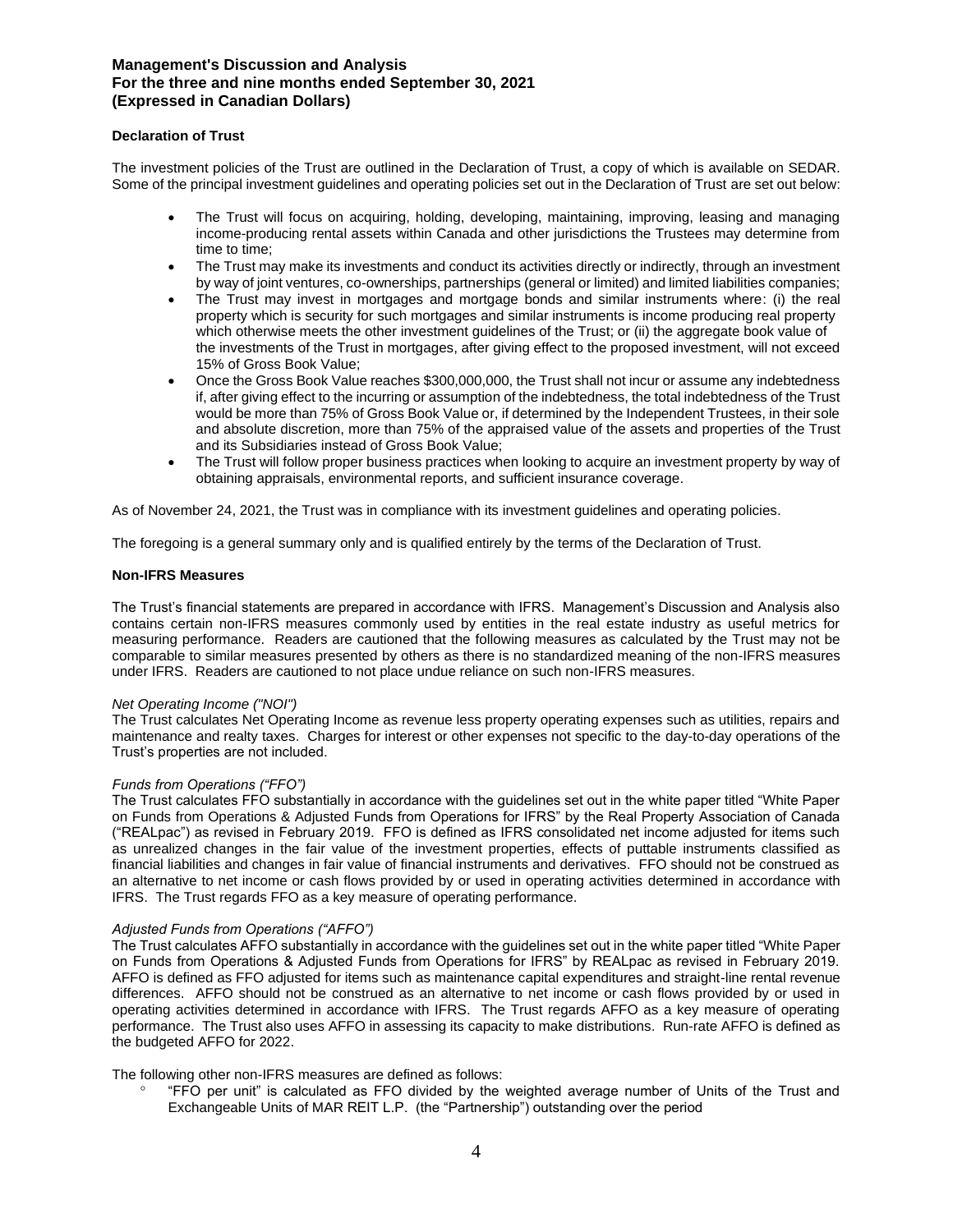- "AFFO per unit" is calculated as AFFO divided by the weighted average number of Units of the Trust and Exchangeable Units of the Partnership outstanding over the period
- <sup>o</sup> "AFFO Payout Ratio" is the proportion of the total distributions on Trust Units and Exchangeable Units of the Partnership to AFFO
- <sup>o</sup> "Debt-to-Gross Book Value ratio" is calculated by dividing total interest-bearing debt consisting of mortgages by total assets and is used as the Trust's primary measure of its leverage.
- <sup>o</sup> "Debt Service Coverage ratio" is the ratio of NOI to total debt service consisting of interest expenses recorded as finance costs and principal payments on mortgages.
- <sup>o</sup> "Liquidity ratio" is the ratio of current assets to current liabilities.

## **FINANCIAL OPERATIONS AND RESULTS**

Since the acquisition of the initial portfolio the Trust has been operating under the ongoing challenges related to the COVID-19 pandemic. The Trust reported strong occupancy numbers since commencing operations, without experiencing any set-backs related to collections or the valuation of investment properties. During the COVID-19 pandemic, the Trust has followed all public health guidelines, such as closing on-site fitness facilities, closing common areas, continuing to lease apartments with virtual showings or by appointment only, as well as enhanced cleaning of high-touch surfaces, and lastly encouraging the use of online portals to coordinate resident service requests and rental payments.

### **Lease Payments and Collections**

Management continues to see multi-family rentals experience little downside during the pandemic. Rental collections have continued at pre-pandemic levels and occupancy rates remain high for the class of assets that the Trust has acquired.

Since April 30, 2021 the Trust has had a turnover ratio of 36.76 percent (34.91 percent for the three months ended September 30, 2021) and an occupancy rate of 98.77 percent (98.9 percent for the three months ended September 30, 2021).

### **Outlook**

Consistent with its business strategy, Management continues to look for further acquisition opportunities which will require additional capital. Management believes it will close another transaction within the next twelve months, due to the strategic relationship that the Trust has with the Marwest Group and the ability to raise capital within the market.

### **Liquidity**

The Trust's liquidity ratio was 50.29 percent at September 30, 2021. The Trust's Debt-to-Gross Book Value ratio was 66.65 percent at September 30, 2021. The liquidity needs of the Trust are funded primarily by cash flows from operating the Trust's investment properties. Cash flow from operations are dependent on occupancy rates, rental rates, collection of operating costs and the level of operating expenses.

#### **Valuation**

Fair value of residential properties is typically determined using the direct capitalization approach. Stabilized net operating income for each property is capitalized at an appropriate capitalization rate and then a deduction is made for certain capital expenditures that each property may require. Stabilized net operating income for each property is estimated by forecasting results for the following 12-month period. Capitalization rates reflect the characteristics, location and market of each property. Fair value is determined based on internal valuation models incorporating market data and valuations performed by external appraisers. At September 30, 2021 both properties were valued internally by management. The weighted-average capitalization rate used at September 30, 2021 was 5.00 percent.

The Trust's investment properties are recorded at a fair value of \$57,200,000 at September 30, 2021, through the nine-months ended September 30, 2021, the Trust recorded a fair value gain of \$3,201,090 (\$2,943,310 for the three months ended September 30, 2021). The fair value gain was attributable to the decrease in the capitalization rate of 5.22 percent at April 30, 2021 to 5.00 percent at September 30, 2021 as a result of market factors.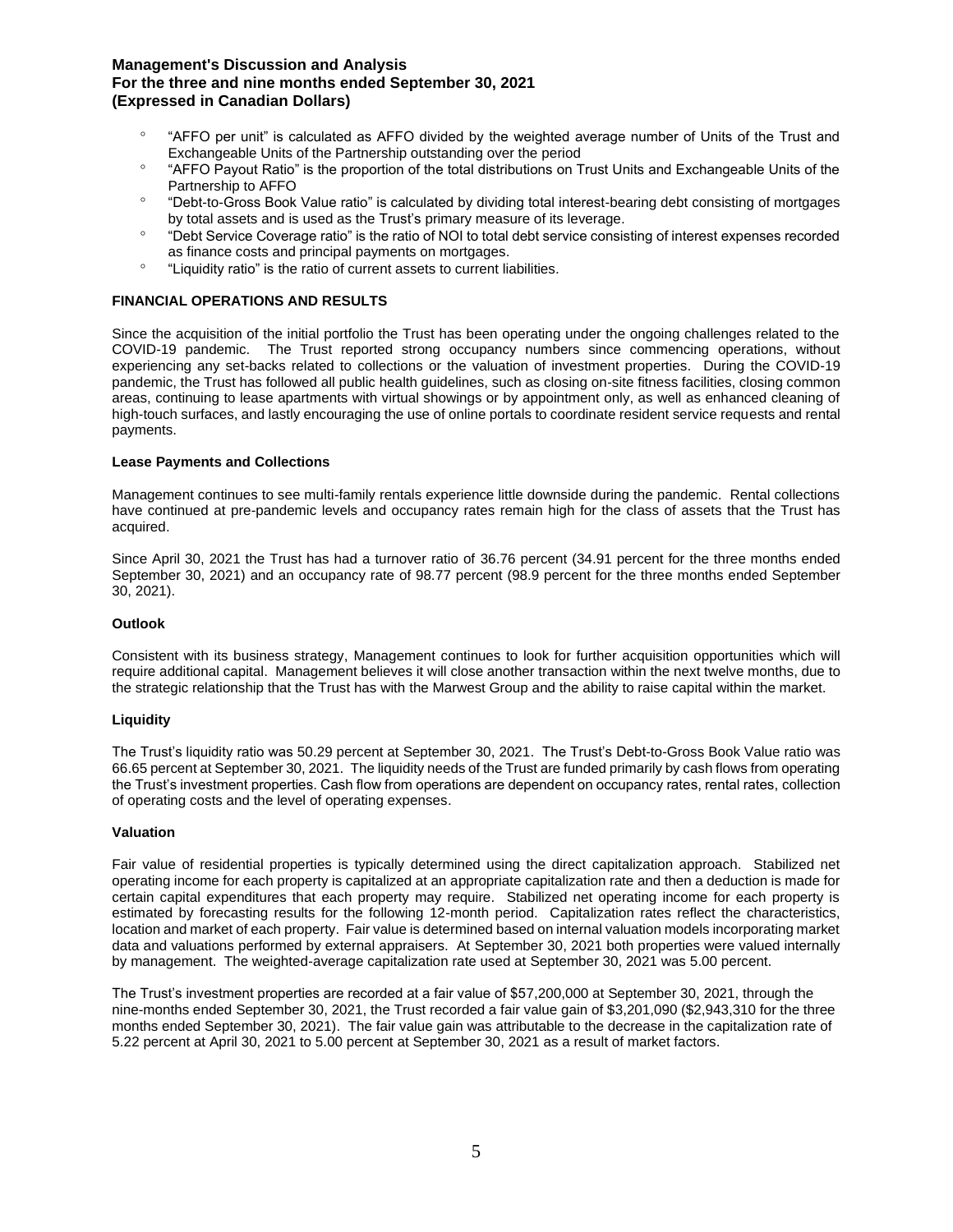## **Performance Measures**

The following outlines the IFRS and non-IFRS measures that the Trust uses to measure performance for the three and nine months ended September 30, 2021:

| <b>Operating</b>                                     | Three months<br>ended September<br>30.2021 |          |     | Nine months ended<br>September 30,<br>2021 |  |  |  |
|------------------------------------------------------|--------------------------------------------|----------|-----|--------------------------------------------|--|--|--|
| Number of properties                                 |                                            | 2        |     | 2                                          |  |  |  |
| Total multi-family units                             |                                            | 251      |     | 251                                        |  |  |  |
| Total rentable square feet                           |                                            | 236,091  |     | 236,091                                    |  |  |  |
| Average monthly rent per suite                       | \$                                         | 1.514.91 | \$. | 1,512.49                                   |  |  |  |
| Weighted average occupancy rate                      |                                            | 98.90%   |     | 98.77%                                     |  |  |  |
| The rent collection at September 30, 2021 was 97.81% |                                            |          |     |                                            |  |  |  |

|                                            |                             | Three months | Nine months ended<br>September 30, |             |  |
|--------------------------------------------|-----------------------------|--------------|------------------------------------|-------------|--|
| <b>Financial measures</b>                  | ended September<br>30, 2021 |              |                                    |             |  |
| Revenue                                    | \$                          | 1,153,245    | \$                                 | 1,932,200   |  |
| NOI <sup>1</sup>                           |                             | 713,676      |                                    | 1,206,553   |  |
| NOI Margin <sup>1</sup>                    |                             | 61.88%       |                                    | 62.44%      |  |
| FFO <sup>1</sup>                           |                             |              |                                    |             |  |
| Net income and comprehensive income        |                             | 5,366,130    |                                    | 4,855,259   |  |
| Fair value gain on properties              |                             | (2,943,310)  |                                    | (3,201,090) |  |
| Fair value gain on unit-based compensation |                             | (5,960)      |                                    | (5,960)     |  |
| Fair value gain on warrant liability       |                             | (311, 848)   |                                    | (311, 848)  |  |
| Fair value gain on exchangeable units      |                             | (1,864,292)  |                                    | (883,086)   |  |
| FFO <sup>1</sup>                           |                             | 240,720      |                                    | 453,275     |  |
| Weighted average number of Units           |                             | 16,786,203   |                                    | 9,676,590   |  |
| $FFO/unit$ <sup>1</sup>                    | \$                          | 0.01         | \$                                 | 0.05        |  |
| AFFO <sup>1</sup>                          |                             |              |                                    |             |  |
| FFO <sup>1</sup>                           | \$                          | 240,720 \$   |                                    | 453,275     |  |
| Capital expenditures                       |                             | (52, 911)    |                                    | (81, 192)   |  |
| Leasing costs                              |                             | (3,779)      |                                    | (18, 923)   |  |
| AFFO <sup>1</sup>                          |                             | 184,030      |                                    | 353,160     |  |
| Weighted average number of Units           |                             | 16,786,203   |                                    | 9,676,590   |  |
| AFFO/unit <sup>1</sup>                     | \$                          | 0.01         | \$                                 | 0.04        |  |

FFO and AFFO for the nine months ended September 30, 2021 represents 5 months of active operations since completing the qualifying transaction on April 30, 2021. The variation in FFO and AFFO per unit in the three versus nine months ended relates to the weighted average number of units outstanding based on unit issue dates.

Total assets at September 30, 2021 are \$63,572,118, the increase from December 31, 2020 is due to the completion of the qualifying transaction representing the acquisition of 251 multi-family rental units and the commencement of commercial operations.

Total liabilities at September 30, 2021 include mortgages payable of \$42,373,812 and Exchangeable Units of \$8,928,977.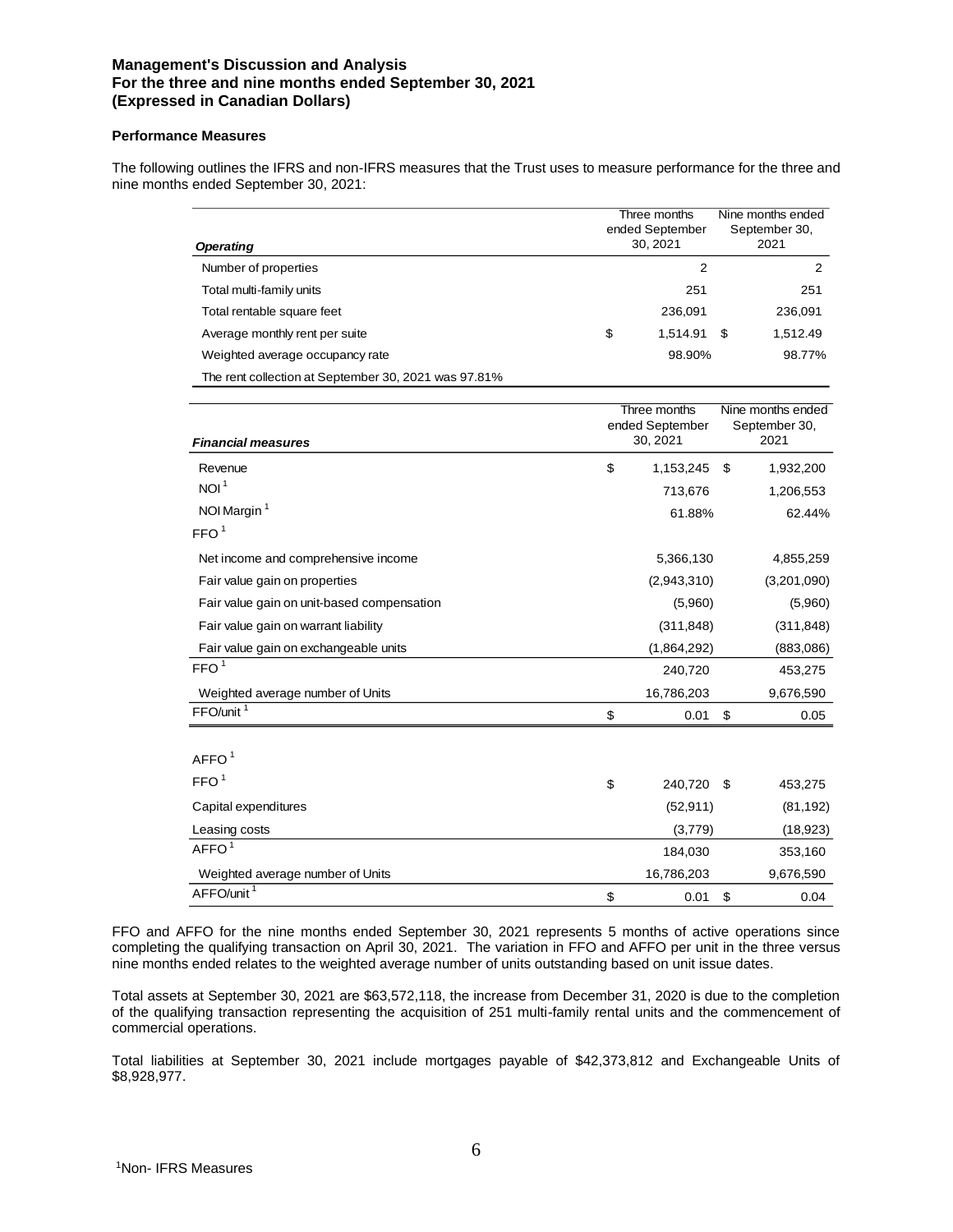| Leverage:                                                                               |                  |
|-----------------------------------------------------------------------------------------|------------------|
| Debt-to-Gross Book Value ratio <sup>1</sup> :                                           |                  |
| Total interest-bearing debt                                                             | \$<br>42.373.812 |
| Total assets on balance sheet                                                           | 63,572,118       |
| Debt-to-Gross Book Value ratio <sup>1</sup>                                             | 66.65%           |
| Debt Service Coverage ratio <sup>1</sup> :                                              |                  |
| Net Property Operating Income for the nine months ended September 30, 2021 <sup>1</sup> | \$<br>1,206,553  |
| Mortgage payments for the period ended September 30, 2021                               | 892,195          |
| Debt Service Coverage ratio <sup>1</sup>                                                | 1.35             |
| Weighted average term to maturity on fixed rate debt                                    | 79.41 months     |
| Weighted average interest rate on fixed debt                                            | 2.78%            |

### **Review of Financial Performance**

The following tables highlight selected information for the Trust's portfolio for the period ended September 30, 2021:

|                                         | Three months |                 |                    |  |  |  |  |
|-----------------------------------------|--------------|-----------------|--------------------|--|--|--|--|
|                                         |              | ended September | Nine months ended  |  |  |  |  |
| <b>Summary of Statement of Net loss</b> |              | 30, 2021        | September 30, 2021 |  |  |  |  |
| Revenue from investment properties      | \$           | 1,153,245       | \$<br>1,932,200    |  |  |  |  |
| Property operating expenses             |              | (314,080)       | (517, 622)         |  |  |  |  |
| Realty taxes                            |              | (125, 489)      | (208,025)          |  |  |  |  |
| Net Operating Income <sup>1</sup>       |              | 713,676         | 1,206,553          |  |  |  |  |
| NOI Margin <sup>1</sup>                 |              | 61.88%          | 62.44%             |  |  |  |  |
| General and administrative              |              | (219, 932)      | (325,041)          |  |  |  |  |
| Finance costs                           |              | (253, 024)      | (428, 237)         |  |  |  |  |
| Fair value gain on:                     |              |                 |                    |  |  |  |  |
| Investment properties                   |              | 2,943,310       | 3,201,090          |  |  |  |  |
| Unit-based compensation                 |              | 5,960           | 5,960              |  |  |  |  |
| Warrants liability                      |              | 311,848         | 311,848            |  |  |  |  |
| <b>Exchangeable Units</b>               |              | 1,864,292       | 883,086            |  |  |  |  |
| Net Income and Comprehensive Income     | \$           | 5,366,130 \$    | 4,855,259          |  |  |  |  |

#### *Net operating income*

Since acquiring the two properties on April 30, 2021, the Trust reported \$1,206,553 of net operating income (\$713,676 in the three months ended September 30, 2021).

Revenue from investment properties consists of rental revenue from residential lease agreements, parking revenue and other property income.

### *General and administrative expenses*

General and administrative expenses relate to the administration of the Trust, including: legal fees, audit fees, Trustee compensation, other public company costs.

#### *Finance costs*

Finance costs comprise of interest expense on mortgages payable; amortization of financing charges and mark-to-market adjustments on the mortgages payable, and is offset by interest income.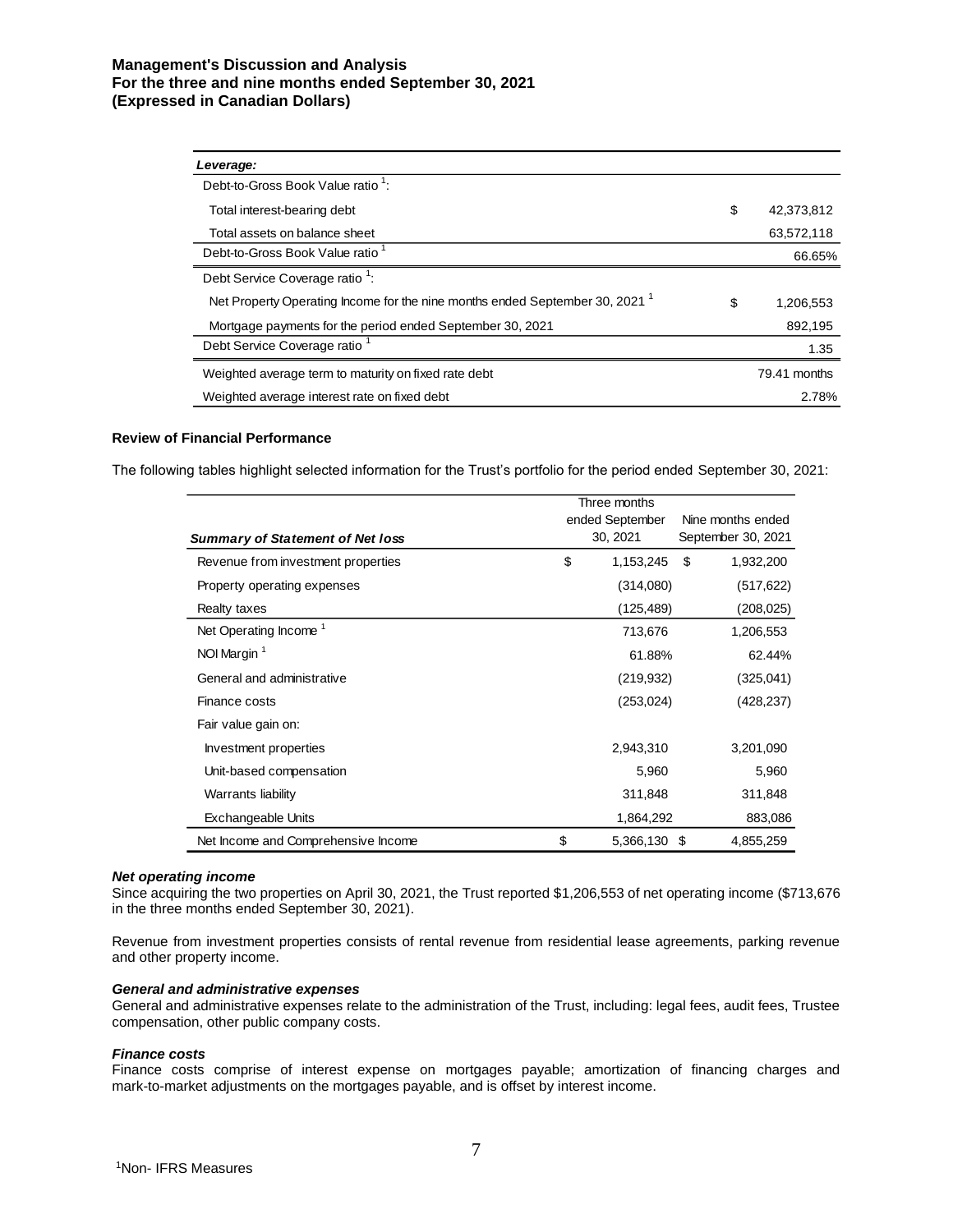|                                            | Three months                         |          |    |                    |  |  |
|--------------------------------------------|--------------------------------------|----------|----|--------------------|--|--|
|                                            | ended September<br>Nine months ended |          |    |                    |  |  |
| <b>Summary of Finance costs</b>            |                                      | 30, 2021 |    | September 30, 2021 |  |  |
| Interest on mortgages                      | \$                                   | 290.751  | \$ | 488,686            |  |  |
| Amortization of financing charges          |                                      | 4.543    |    | 9,066              |  |  |
| Amortization of CMHC fees                  |                                      | 7.453    |    | 12.424             |  |  |
| Amortization of mark-to-market adjustments |                                      | (46,525) |    | (77, 541)          |  |  |
| Interest income                            |                                      | (3, 198) |    | (4,398)            |  |  |
| Total                                      | \$                                   | 253.024  | £. | 428.237            |  |  |

#### *Fair value gain on Exchangeable Units*

The Exchangeable Units are issued by MAR REIT L.P. The Exchangeable Units are economically equivalent to Trust Units, in that it will receive distributions equal to the distributions paid on Trust Units and are exchangeable into Trust Units at the holder's option. The Exchangeable Units are classified as financial liabilities and measured at fair value with any changes in fair value recorded in net income. The fair value gain or loss on the Exchangeable Units is measured every period by reference to the closing trading price of the Trust Units. An increase in the Trust Unit closing price over the period results in a fair value loss, whereas a decrease in the Trust Unit closing price results in a fair value gain.

For the nine months ended September 30, 2021, the unit price decreased from \$1.00 to \$.90 and for the three months ended September 30, 2021 the unit price decreased from \$1.10 to \$0.90, resulting in a fair value gain of \$883,086 and \$1,864,292 respectively.

## **Assessment of Financial Position**

#### *Investment Properties*

The following table summarizes the changes in investment properties

| <b>Summary of Changes in Investment Properties</b> |    |            |  |  |  |  |  |
|----------------------------------------------------|----|------------|--|--|--|--|--|
| Operating balance                                  | \$ |            |  |  |  |  |  |
| Additions:                                         |    |            |  |  |  |  |  |
| Acquisitions of investment properties              |    | 53,898,795 |  |  |  |  |  |
| Capital expenditures                               |    | 81,192     |  |  |  |  |  |
| Direct leasing costs                               |    | 18.923     |  |  |  |  |  |
| Fair value gain                                    |    | 3,201,090  |  |  |  |  |  |
| Closing balance                                    | \$ | 57,200,000 |  |  |  |  |  |

Capital expenditures incurred related to suite upgrades.

#### *Valuation*

Under the direct capitalization approach the estimated 12 month stabilized forecasted net operating income is utilized on the individual properties, less estimated aggregate future capital expenditures to determine fair value. Capitalization rates fluctuate based on market conditions. The weighted-average capitalization rates for the properties were 5 percent at September 30, 2021.

#### *Exchangeable Units*

The Exchangeable Units will receive distributions equivalent to the distributions that will be paid on Trust Units and are exchangeable at the holder's option into Trust Units. One Special Voting Unit in the Trust is issued to the holder of Exchangeable Units for each Exchangeable Unit held. The limited IAS 32 exception for presentation as equity does not extend to Exchangeable Units. As a result, the Exchangeable Units are classified as financial liabilities.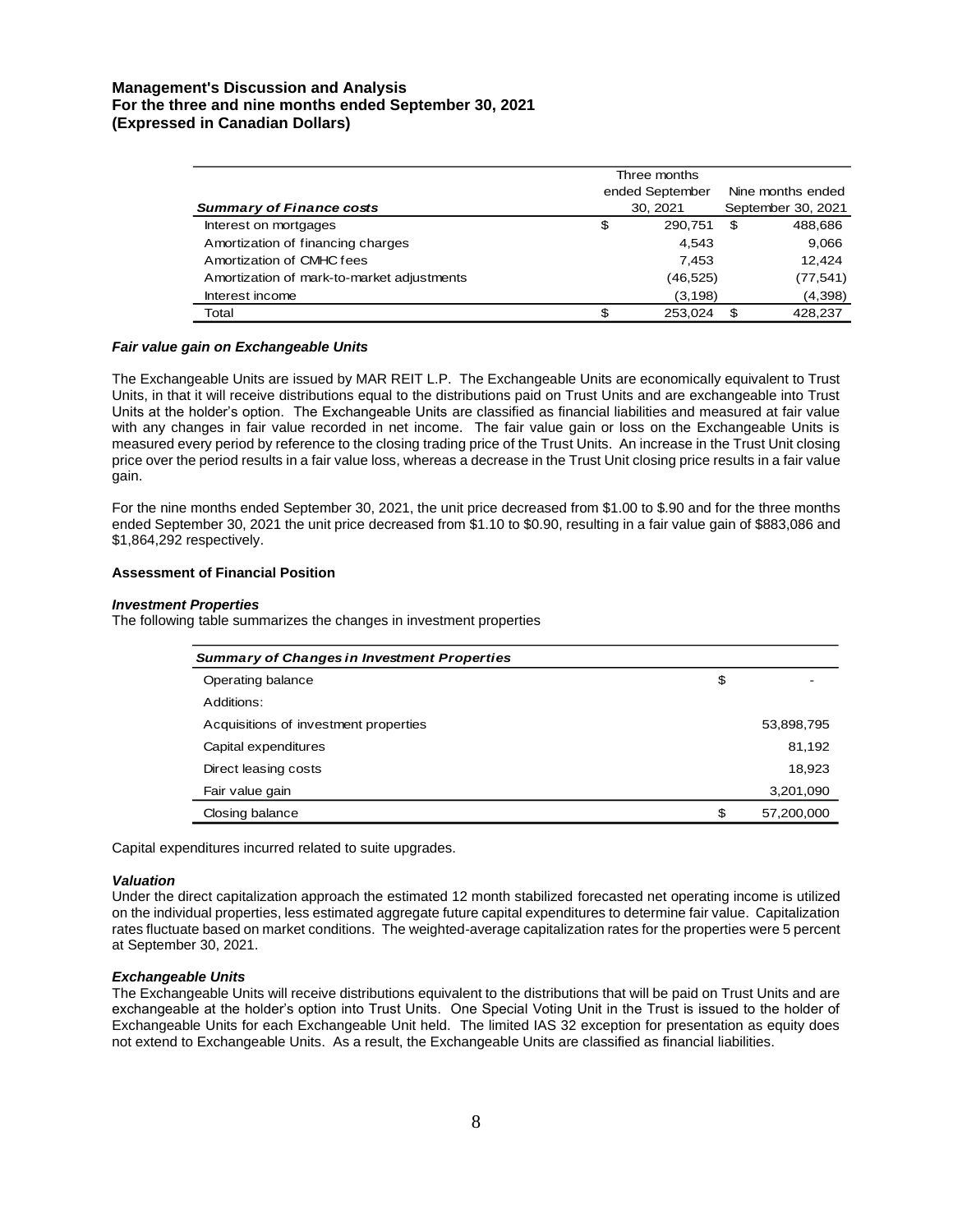At September 30, 2021 there were 9,812,063 Exchangeable Units and 9,843,434 Special Voting Units outstanding. At November 24, 2021 there were 10,841,274 Exchangeable Units and 10,872,645 Special Voting Units outstanding subsequent to closing the acquisition of Marwest (Element) L.P. on November 15, 2021.

### *Mortgages Payable*

The Trust's mortgages are at fixed interest rates that are secured by the investment properties. The mortgages bear interest at a weighted average contractual interest rate of 2.78 percent and mature at dates between October 2023 and June 2030.

### *Trust Units*

The Trust's Declaration of Trust authorizes the issue of an unlimited number of Trust Units. As at September 30, 2021, there were 8,831,564 Trust Units outstanding with a carrying value of \$6,791,350. As at November 24, 2021, there were 8,831,564 Trust Units and 4,271,891 warrants outstanding.

### **Liquidity, Capital Resources and Contractual Commitments**

The Trust's capital structure is set out in the table below:

| Liabilities                       |                  |
|-----------------------------------|------------------|
| <b>Exchangeable Units</b>         | \$<br>8,928,977  |
| Warrant liability                 | 115,341          |
| Unit based compensation liability | 28,548           |
| Mortgages                         | 42,373,812       |
| Unitholders' equity               | 11,544,408       |
| Total                             | \$<br>62,991,086 |

The Exchangeable Units are economically equivalent to Trust Units and are exchangeable for Trust Units at the Exchangeable Unitholders' option. The limited IAS 32 exception for presentation as equity does not extend to the Exchangeable Units. Exchangeable Units are not indebtedness for borrowed money and are not included in the determination of Debt-to-Gross Book Value ratio.

The Trust expects to be able to meet all of its current ongoing obligations and expects to finance future acquisitions by issuing equity and using leverage as needed. Liquidity is also expected to be provided by cash flow from operations.

#### **Cash Flows and Use of Funds**

|                                       | Nine months ended<br>September 30, 2021 |
|---------------------------------------|-----------------------------------------|
| Cash provided by operating activities | \$<br>292,669                           |
| Cash provided by investing activities | 61,089                                  |
| Cash provided by financing activities | 4,453,070                               |
| Change in cash during the period      | \$<br>4,806,828                         |

Until April 30, 2021, the Trust was a capital pool corporation under the TSX Venture Exchange ("TSX-V") with limited operating activities before completing the qualifying transaction on that date.

### **ACCOUNTING ESTIMATES AND POLICIES, CONTROLS AND PROCEDURES AND RISK ANALYSIS**

### **Critical Judgments in Applying Accounting Policies**

The following are the critical judgments that have been made in applying the Trust's accounting policies: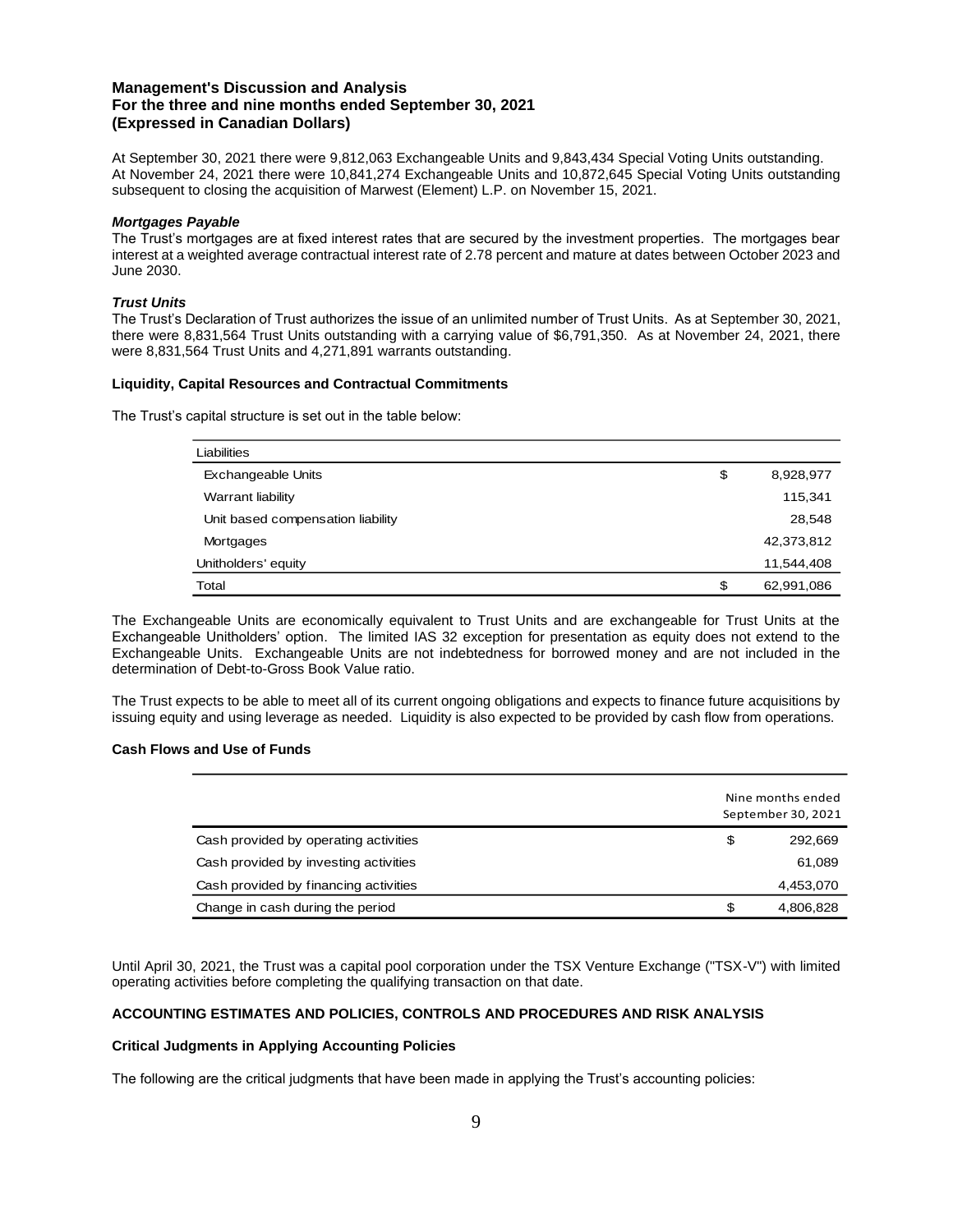#### *Investment Property Acquisitions*

The Trust must assess whether an acquisition transaction should be accounted for as an asset acquisition or a business combination under IFRS 3. This assessment requires Management to make judgments on whether the assets acquired and liabilities assumed constitute a business as defined in IFRS 3 and if the integrated set of activities, including inputs and processes acquired, are capable of being conducted and managed as a business and the Trust obtains control of the business.

#### *Income Taxes*

The Trust is a mutual fund trust and a real estate investment trust as defined in the Income Tax Act (Canada). The Trust is not liable to pay Canadian income taxes provided that its taxable income is fully distributed to Unitholders each year. The Trust is a real estate investment trust if it meets the prescribed conditions under the Income Tax Act (Canada) relating to the nature of its assets and revenue. The Trust uses judgment in reviewing the real estate investment trust conditions and assessing their interpretation and application to the Trust's assets and revenue, and has determined that it qualifies as a real estate investment trust for the current period.

# *Critical Accounting Estimates and Assumptions*

The Trust makes estimates and assumptions that affect the carrying amounts of assets and liabilities and the reported amount of income for the period. Actual results could differ from estimates. The estimates and assumptions that the Trust considers critical include the valuation of residential investment properties. In applying the Trust's policy with respect to investment properties, estimates and assumptions are required to determine the valuation of the properties under the fair value model.

The Trust has used the best information available as at September 30, 2021, in determining the potential impact of the COVID-19 pandemic on the carrying amounts of assets and liabilities, earnings for the period and risks disclosed in the condensed consolidated interim financial statements for the period ended September 30, 2021. The estimates that could be most significantly impacted by COVID-19 include those underlying the valuation of investment properties and the estimated credit losses on accounts receivable. Actual results may differ from those estimates.

#### **Risks and Uncertainties**

The Trust faces a variety of risks, many of which are inherent in the real estate business. They include, but are not limited to, the following:

### *Operating History*

The Trust has just commenced operations and does not have an operating history. The Trust's growth is dependent on identifying and acquiring investment properties that are accretive to AFFO and FFO.

#### *Real Estate Industry Risk*

Risks in the real estate industry include changes in general economic conditions (such as the availability and cost of mortgage financing), local conditions (such as an oversupply of space or a reduction in the demand for real estate in the area), government regulations (such as new or revised residential tenancies legislation), the attractiveness of the properties to tenants, competitors in the area, as well as the ability to find and maintain tenancies where the tenants have stable employment, which is a risk during the COVID-19 pandemic.

Real estate is relatively illiquid, with the degree of liquidity fluctuating in relation to demand for the perceived desirability of the assets. Such illiquidity may limit the Trust's ability to vary its portfolio promptly in response to changing economic, investment or other conditions. If it were necessary to accelerate the liquidation of the Trust's investment properties, the proceeds may be significantly less than the fair market value of its properties. The Trust is currently operating in a concentrated geographic area, which increases the risk if a downturn in the local conditions of the area in which the Trust's investment properties are located.

The Trust is exposed to significant expenditure, such as property taxes, utilities, insurance and mortgage payments. These costs have very little fluctuations based on occupancy rates of the investment properties. As stated, the Trust's properties require significant mortgage payments, and if the Trust were unable to meet the mortgage payment obligations, losses could be sustained as a result of the mortgagee's exercise of its rights of foreclosure or of sale.

The Trust owns newer generation properties which require ongoing maintenance and enhancements for the benefit of our residents. Management does not expect to incur significant capital expenditures over the coming twelve months.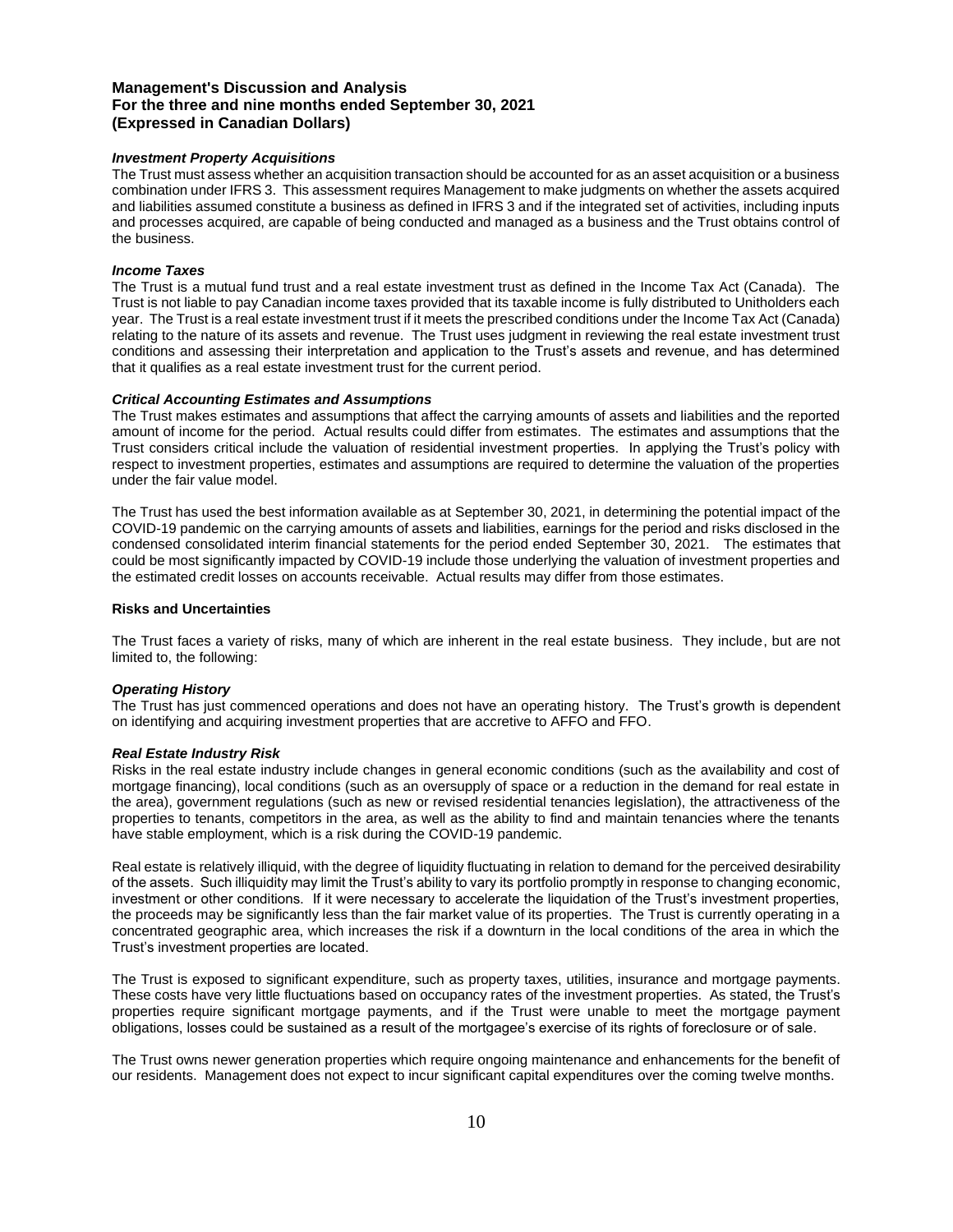### *Property Acquisition Risk and Access to Capital*

The Trust's growth is dependent on identifying and acquiring investment properties that provide accretive acquisitions related to AFFO, FFO, and commencing distributions to Unitholders. If the Trust cannot complete further acquisitions it will have a negative impact on the ability to generate stable cash flows and future distributions. The current market to acquire multi-family properties is very competitive, thereby increasing purchase prices and decreasing yields. Competitors may have access to greater financial resources than those of the Trust. The Trust may require additional financing or capital raises to complete acquisitions which may or may not be available The Trust has a strategic relationship with the Marwest Group of Companies which provides potential future acquisition opportunities. Further details regarding the acquisition pipeline can be found on SEDAR in the prospectus dated August 3, 2021.

The Trust needs access to capital markets in order to continue to acquire properties and/or restructure mortgage debt. There can be no assurances that the Trust will have access to sufficient capital or access to capital on favourable terms for future property acquisitions, financing or refinancing purposes, or funding operating expenses. Failure of the Trust to access required capital could have a material adverse effect on the Trust's business, cash flows, financial condition and financial performance and ability to make distributions to Unitholders.

#### *Changes in Legislation*

The Trust is subject to laws and regulations governing the ownership and leasing of real property, landlord/tenant relationships, employment standards, environmental matters, taxes and other matters, including laws and regulations imposing restrictions to limit the spread of the COVID-19 pandemic and laws and regulations limiting rent increases and imposing restrictions on evictions during the COVID-19 pandemic. It is possible that future changes in applicable federal, provincial, municipal or common laws or regulations or changes in their enforcement or regulatory interpretation could result in changes in the legal requirement affecting the Trust (including with retroactive effect). Any changes in the laws to which the Trust is subject could materially adversely affect the Trust's rights and title to its assets or its ability to carry on its business in the ordinary course.

#### *Risks Associated with External Asset and Property Management Agreement*

The Trust relies on the Manager with respect to the management of the Trust's assets and the management of the Trust's properties. If the Trust were to lose the services provided by the Manager, the Trust may experience an adverse impact on its business operations. The Trust may be unable to duplicate the quality and depth of the services available to it by handling such services internally or by retaining another service provider.

#### *Litigation*

The Trust may become directly or indirectly involved in legal proceedings, including regulatory proceedings, tax proceedings and legal actions relating to personal injuries, property damage, property taxes, land rights, the environment and contract disputes. The outcome with respect to outstanding, pending or future proceedings cannot be predicted with certainty and may be determined in a manner adverse to the Trust and as a result could have a material adverse effect on the Trust's assets, liabilities, business, financial condition and performance. Even if the Trust prevails in such proceedings, the cost and diverted time of management could negatively impact the Trust.

#### *Valuations of Properties*

The valuation of Investment Properties by internal valuation techniques or externally acquired appraisals is an estimate of market value and caution should be used in evaluating data with respect to appraisals. It is an estimate of value based on information gathered in the investigation, internal valuation/appraisal techniques employed and reasoning both quantitative and qualitative, leading to an opinion of value. Internal valuations and appraisals are based on various assumptions of future expectations of property performance and while the internal valuation team/appraiser's internal forecast of net income for the properties appraised are considered to be reasonable at that time, some of the assumptions may not materialize or may differ materially from actual experience in the future. Internal valuations and/or appraisals are not guarantees of future value and there is no assurance that an internally derived or appraised value actually reflects an amount that would be realized upon a current or future sale of any of the properties or that any projections included in the internal valuation or appraisal will be attainable. In addition, as prices in the real estate market fluctuate over time in response to numerous factors, the value of the property as shown in an internal valuation or appraisal may be an unreliable indication of its current market value.

A publicly traded real estate investment trust will not necessarily trade at values determined solely by reference to the underlying value of its real estate assets. Accordingly, the Trust Units may trade at a premium or a discount to values implied by internal valuations or appraisals.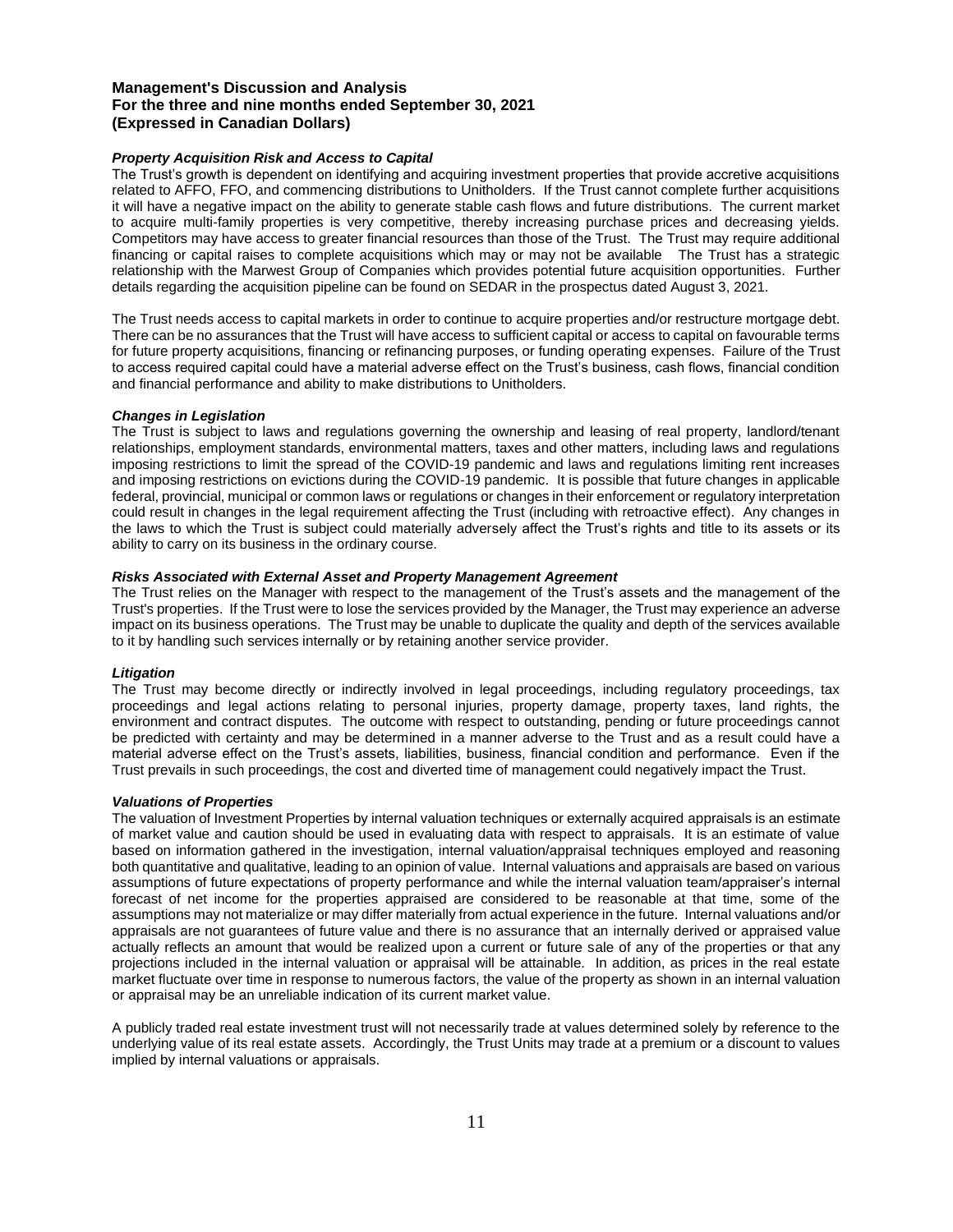### *General Uninsured Losses*

The Trust carries comprehensive general liability, fire, flood, extended coverage and rental loss insurance with policy specifications, limits and deductibles customarily carried for similar properties. There are certain types of risks which are uninsurable or not economically insurable. Should an uninsured or underinsured loss occur, the Trust could lose its investment in, and anticipated profits and cash flows from, one or more of its properties, and would continue to be obligated to repay any recourse mortgage indebtedness on such properties. There is a risk that any significant increase in insurance costs will impact negatively upon the profitability of the Trust.

### *Key Personnel*

The Trust's executive officers have a significant role in the Trust's success and oversee the execution of the Trust's strategy. The Trust's ability to retain its management team or attract suitable replacements should any members of the management team leave is dependent on, among other things, the competitive nature of the employment market.

### *Tax-related Risks*

- 1. Mutual Fund Trust Status The Trust intends to qualify at all relevant times as a "mutual fund trust" for purposes of the Tax Act. There can be no assurance that Canadian federal income tax laws and the administrative policies and practices of the CRA respecting the treatment of mutual fund trusts will not be changed in a manner that adversely affects the Unitholders.
- 2. The REIT Exception Canadian tax legislation relating to the federal income taxation of Specified Investment Flow Through trusts or partnerships provided that certain distributions from a SIFT will not be deductible in computing the SIFT's taxable income and that the SIFT will be subject to tax on such distributions at a rate that is substantially equivalent to the general tax rate applicable to Canadian corporations. However, distributions paid by a SIFT as return of capital should generally not be subject to tax. Under the SIFT rules, the taxation regime will not apply to a real estate investment trust that meets prescribed conditions relating to the nature of its assets and revenue (the "REIT Exception"). The REIT Exception is comprised of a number of technical tests and the determination as to whether the Trust qualifies for the REIT Exception in an particular taxation year can only be made with certainty at the end of that taxation year. The Trust expects to qualify for the REIT Exception in 2021 and subsequent taxation years, such that it will be exempt from the SIFT rules. However, no assurances can be given that the Trust will satisfy the REIT Exception in any particular year. If the SIFT rules apply to the Trust, they may adversely affect the marketability of the Units, the amount of cash available for distributions and the after-tax return to investors.
- 3. Non-resident ownership Under current law, a trust may lose its status under the Tax Act as a mutual fund trust if it can reasonably considered that the trust was established or is maintained primarily for the benefit of non-residents of Canada, except in limited circumstances. Accordingly, the Declaration of Trust provides that non-residents of Canada may not be the beneficial owners of more than 49% of the Trust Units (determined on a basic or fully-diluted basis). The Trustees also have various powers that can be used for the purpose of monitoring and controlling the extent of a Non-Resident ownership of the Trust Units.
- 4. Tax-Basis of Acquired Properties The partnership has acquired, and may from time to time in the future acquire, certain properties on a fully or partially tax-deferred basis, such that the tax cost of these properties will be less than their fair market value. If one or more of such properties are disposed of, the gain realized by the Partnership for tax purposes (including any income inclusions arising from the recapture of previously claimed CCA on depreciable property) will be in excess of that which it would have realized if it had acquired the properties at a tax cost equal to their fair market values. For the purpose of claiming CCA, the UCC of such properties acquired by the Partnership will be equal to the amounts jointly elected by the Partnership and the transferor on a tax-deferred acquisition of such property. The UCC of such property will be less than the fair market value of such property. As a result, the CCA that the Partnership may claim in respect of such properties will be less than it would have been if such properties had been acquired with a tax cost basis equal to their fair market values.
- 5. General taxation There can be no assurance that Canadian federal or provincial tax laws, the judicial interpretation thereof, or the administrative and assessing practices and policies of the CRA, the Department of Finance (Canada) and any other tax authority or tax policy agency will not be changed in a manner that adversely affects the Trust, its affiliates or Unitholders, or that any such taxing authority will not challenge tax positions adopted by the Trust and its affiliates. Any such change or challenge could increase the amount of tax payable by the Trust or its affiliates or could otherwise adversely affect Unitholders by reducing the amount available to pay distributions or changing the tax treatment applicable to Unitholders in respect of such distributions.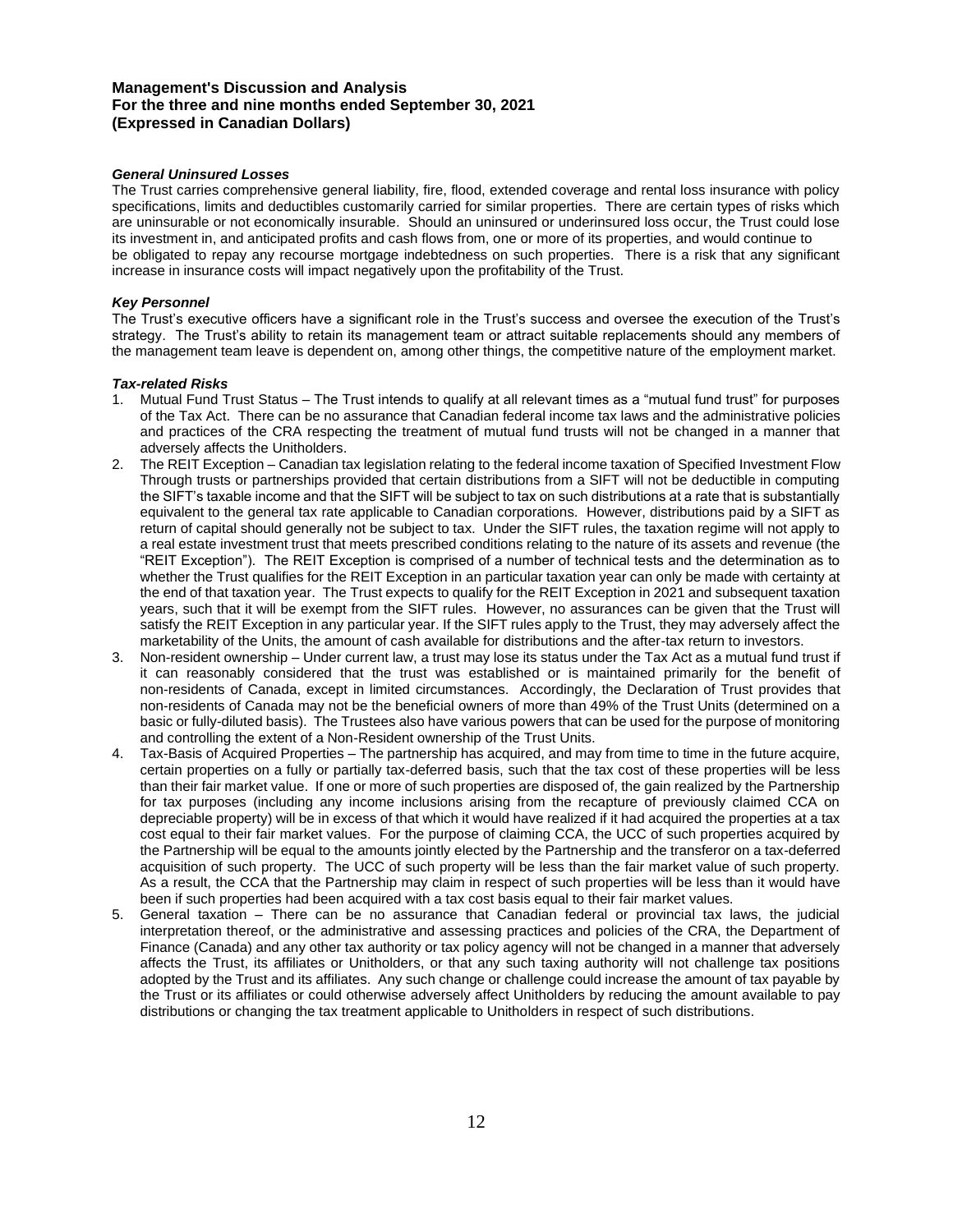#### *Financial Risk Management*

In the normal course of business, the Trust is exposed to a number of risks that can affect its operating performance.

These risks and the actions taken to manage them are as follows:

*i) Market risk*

Market risk is the risk that the fair value of future cash flows of a financial instrument will fluctuate because of changes in market prices. Market risk consists of interest rate risk, currency risk and other price risk.

Interest rate risk is the risk that changes in market interest rates will affect the Trust's financial instruments. As of September 30, 2021, the Trust's mortgages bore interest at fixed rates.

Management monitors anticipated interest rate changes and mitigates the negative impact of interest rate increases by locking in interest rates early where applicable.

The Trust's financial statement presentation currency is in Canadian dollars. Operations are located in Canada and the Trust has limited operational transactions in foreign-denominated currencies. As such, the Trust has no significant exposure to currency risk.

Other price risk is the risk of variability in fair value due to movements in equity prices or other market prices such as commodity prices and credit spreads.

The Trust is exposed to other price risk on its Exchangeable Units. A 1% change in the prevailing market price of the Exchangeable Units as at September 30, 2021 would have a \$89,290 change in the fair value of the Exchangeable Units.

*ii) Credit risk*

Credit risk is the risk that tenants may experience financial difficulty and be unable to fulfill their lease commitments. An allowance for impairment is taken for all expected credit losses.

Management mitigates this risk by carrying out appropriate due diligence on the prospective tenant and obtaining security deposits. Management monitors the collection of residential rent receivables on a regular basis with strict procedures that fall within the provincial regulations designed to minimize credit loss in the case of non-payment. The risk of exposure to credit risk is generally limited to the carrying amount of the financial statements.

The Trust's maximum exposure to credit risk is equivalent to the carrying value of each class of financial asset as separately presented in cash and accounts and other receivables.

Management assesses the impairment of tenant receivables on an individual basis and uses the simplified approach measure expected credit losses; this will be at the lifetime expected credit losses associated with the arrangement.

Management determines that an amount receivable is credit impaired based upon previous collection history, as well as forward looking information where available regarding economic trends in the tenant's industry and the region the tenant is in. Impairment losses are recognized in the condensed consolidated interim statement of income and comprehensive income within investment properties operating expenses.

#### *(iii) Liquidity risk*

Liquidity risk is the risk that the Trust will not be able to meet its financial obligations as they become due. The Trust manages this risk by ensuring it has sufficient cash on hand to meet obligations as they come due by forecasting cash flows from operations, cash required for investing activities and cash from financing activities.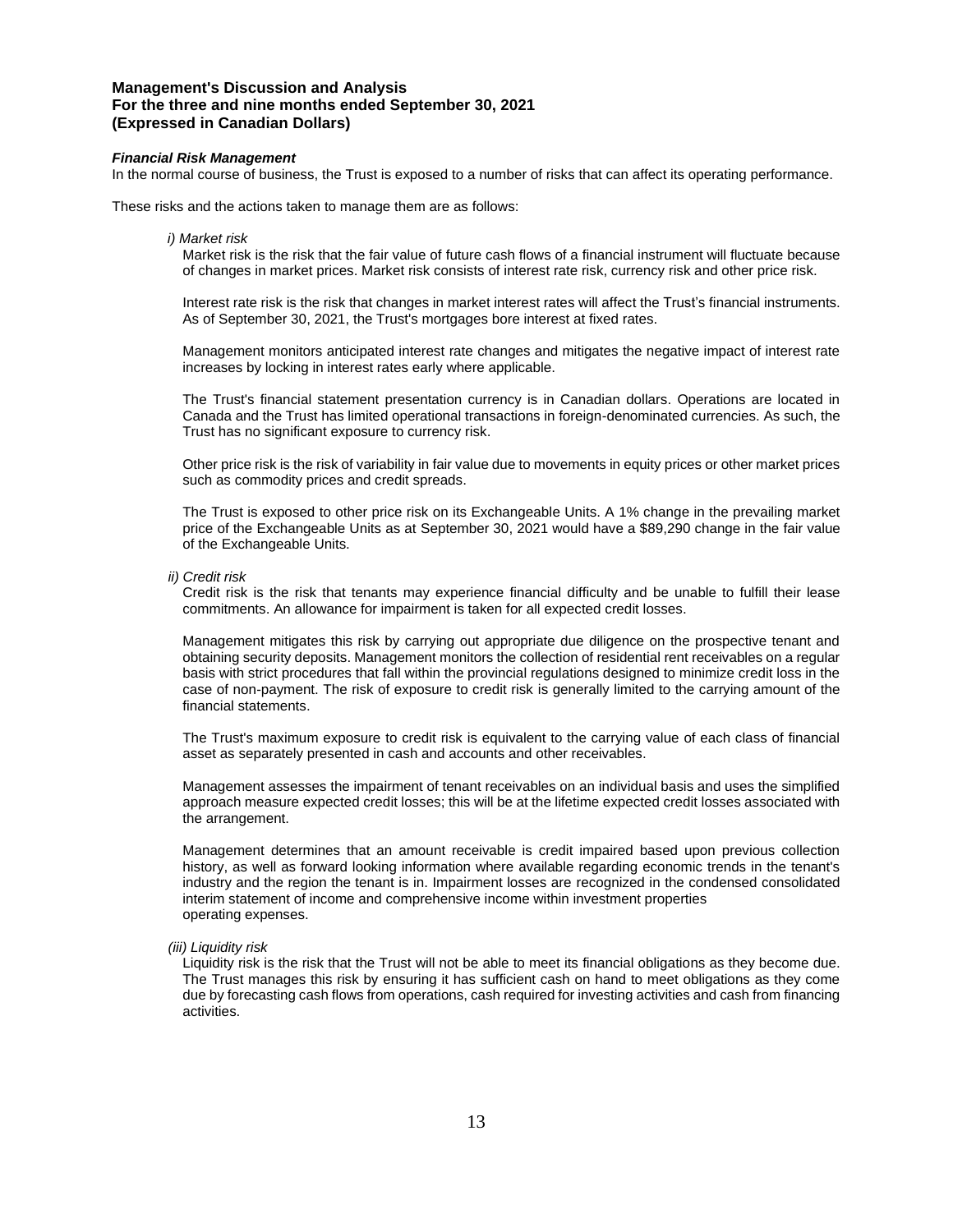An analysis of the contractual cash flows at September 30, 2021 associated with the Trust's material financial liabilities is set out below:

|                                                                      | Year 1          | Year 2          |     | Year <sub>3</sub>        | Year 4          |    | Year 5 and<br>thereafter |     | Total      |
|----------------------------------------------------------------------|-----------------|-----------------|-----|--------------------------|-----------------|----|--------------------------|-----|------------|
| Mortgages payable -<br>principal and<br>interest<br>Accounts payable | \$<br>2.106.164 | \$<br>2.106.165 | \$  | 13,605,474               | \$<br>1,334,540 | \$ | 29,078,639               | S   | 48,230,982 |
| and accrued<br>liabilities                                           | 268,627         | $\overline{a}$  |     | $\overline{\phantom{a}}$ | -               |    | -                        |     | 268,627    |
| Security deposits                                                    | 297.200         | 15.205          |     | $\overline{\phantom{a}}$ |                 |    |                          |     | 312,405    |
|                                                                      | \$<br>2,671,991 | \$<br>2,121,370 | \$. | 13,605,474               | \$<br>1,334,540 | S  | 29,078,639               | \$. | 48,812,014 |

#### *COVID-19 risk*

In the month of March 2020, the COVID-19 outbreak was declared a pandemic by the World Health Organization and has had a significant financial, market and social dislocating impact. The situation is dynamic and the ultimate duration and magnitude of the impact on the economy and the financial effect on the Trust is not known at this time.

#### **RELATED PARTY TRANSACTIONS**

In the normal course of operations, the Trust enters into various transactions with related parties. In addition to the related party transaction disclosed elsewhere in the consolidated interim financial statements, related party transactions include:

|                          | Three months ended Nine months ended<br>September 30, 2021 September 30, 2021 |        |      |        |
|--------------------------|-------------------------------------------------------------------------------|--------|------|--------|
| Property management fees |                                                                               | 47.869 | - \$ | 81.592 |
| Salary reimbursement     |                                                                               | 33.696 |      | 63,865 |
| Board compensation       |                                                                               | 24.319 |      | 40,535 |

On July 2, 2020, the Trust issued 800,000 Trust Units to certain seed Unitholders, including Trustees, Officers and related parties of the Trust, at \$0.25 per Unit for gross proceeds of \$200,000.

On April 30, 2021, in conjunction with the closing of the qualifying transaction, the Trust issued 4,006,308 of the Exchangeable Units of MAR REIT L.P. and 168,965 Trust Units were issued to related parties of the Trustees, Officers and related parties of the Trust.

On April 30, 2021, the Trust and the Manager entered into an asset management agreement with a term of ten years, with subsequent renewal periods for further five-year terms. On April 30, 2021, a sub-agreement between the Manager and Marwest Management Canada Ltd., a company under common control, was completed for the property management of Marwest Apartments I L.P. and Marwest Apartments VII L.P.

The Board of Trustees were issued 30,371 Deferred Units on September 30, 2021 at an aggregated value of \$34,508. The Trustees were also remunerated \$1,000 per board meeting subsequent to the completion of the qualifying transaction on April 30, 2021, for a total of \$6,027.

### **CONTINGENCIES AND COMMITMENTS**

The Trust is subject to claims and legal actions that arise in the ordinary course of business. It is the opinion of Management that any ultimate liability that may arise from such matters would not have a significant adverse effect on the condensed consolidated financial statements of the Trust.